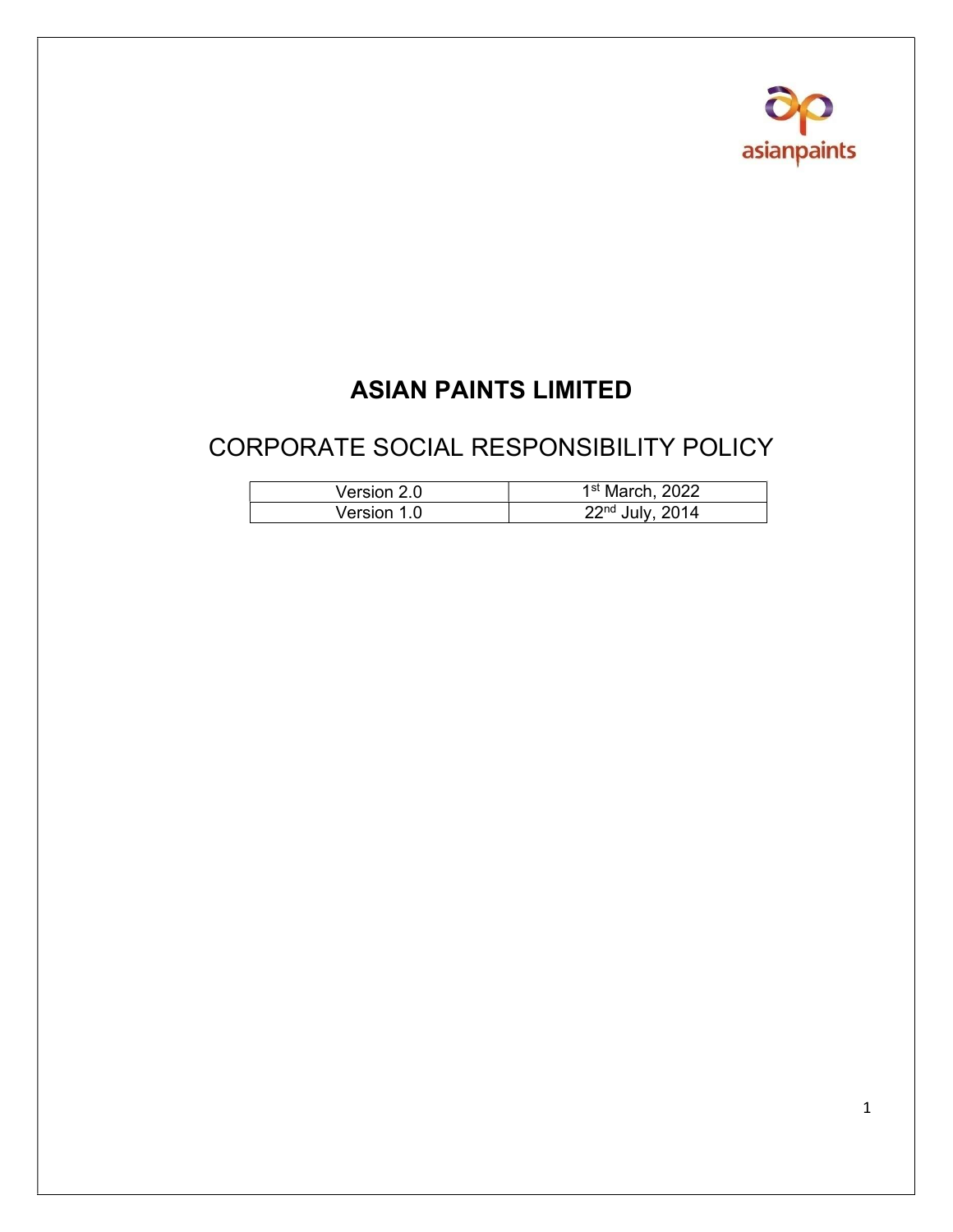

### **Contents**

| Sr.<br>No.     | <b>Particulars</b>            | Page<br>$no(s)$ . |
|----------------|-------------------------------|-------------------|
|                | <b>CSR Vision</b>             | 3                 |
| 2              | Scope and Approach            | 3                 |
| 3              | Implementation                | 4                 |
| $\overline{4}$ | CSR committee and its role    | 4                 |
| 5              | Monitoring / Review mechanism | 5                 |
| 6              | Amendments to the policy      | 6                 |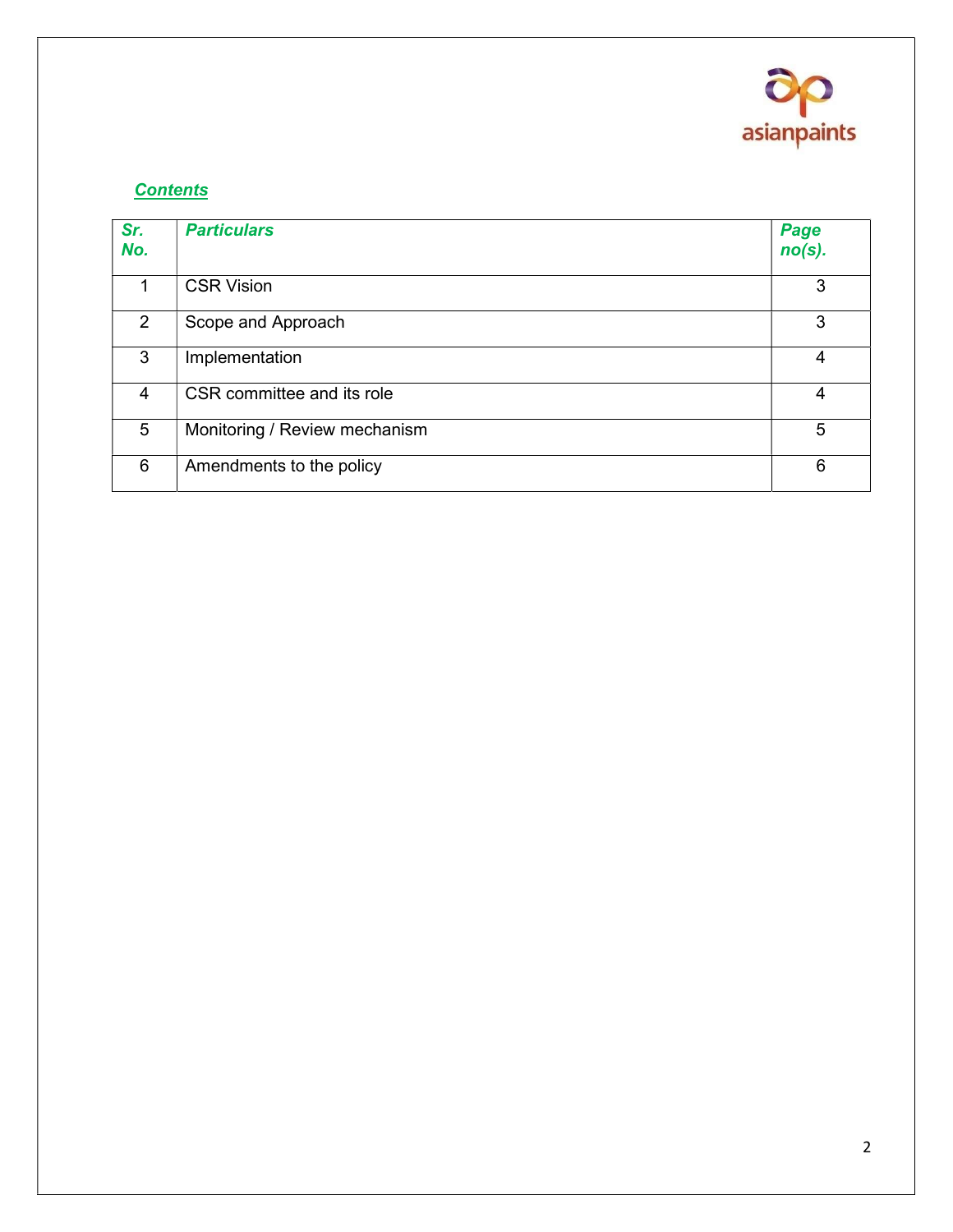

#### 1. CSR VISION

Standing true to our Charter, to bring joy and happiness to people's lives, our CSR vision is based on embedded tenets of trust, fairness, and care to maximise efforts in this regard. Following are keystones of our CSR philosophy:

- to actively initiate projects and / or participate in projects that together make us the local lighthouse for the region which significantly improves the lives of the people where we operate and are present.
- to provide vocational training and impart skilling to enhance the livelihood and skills of people who are primarily from the unorganized sector.
- to commit to creating social and economic value as a corporate citizen and encourage employees to participate and contribute to our various CSR programmes.
- to manage our operations using principles of sustainable development to minimize resource footprint and protect health & safety of all the stakeholders.

#### 2. SCOPE AND APPROACH

We believe in responsible growth and thus we will undertake CSR initiatives that will make a difference to the communities and the environment in which we operate. The outcome of these activities when measured will stand testimony to the Company being a responsible & a caring organization.

The CSR Committee has identified the following thrust areas around which the Company shall be focusing its CSR initiatives and channelizing the resources on a sustained basis:

- Health & Hygiene: Under Health & Hygiene, we aspire to deliver primary health care support through diagnosis and treatments to our communities. Interventions will include promoting preventive healthcare, building awareness about hygiene, sanitation, maternal & child health care, setting up medical infrastructure, instrumenting clean drinking water habits, etc.
- Disaster Management: We contribute towards relief, rehabilitation, and reconstruction activities as a part of our disaster management intervention. As a responsible Company, we focus towards mitigating the effects of the crisis created by natural disasters, pandemic or likewise. We have partnered with the Government on various instances to provide support and aid. We have also worked with different partners for distribution of essentials among communities during the time of crisis.
- Enhancing Vocational Skills: In the area of Vocational training and skilling, we provide specialized and skill-based training to painters, carpenters, plumbers, etc., to enhance their skills, empower them, provide opportunities to secure better employment and improve their livelihood.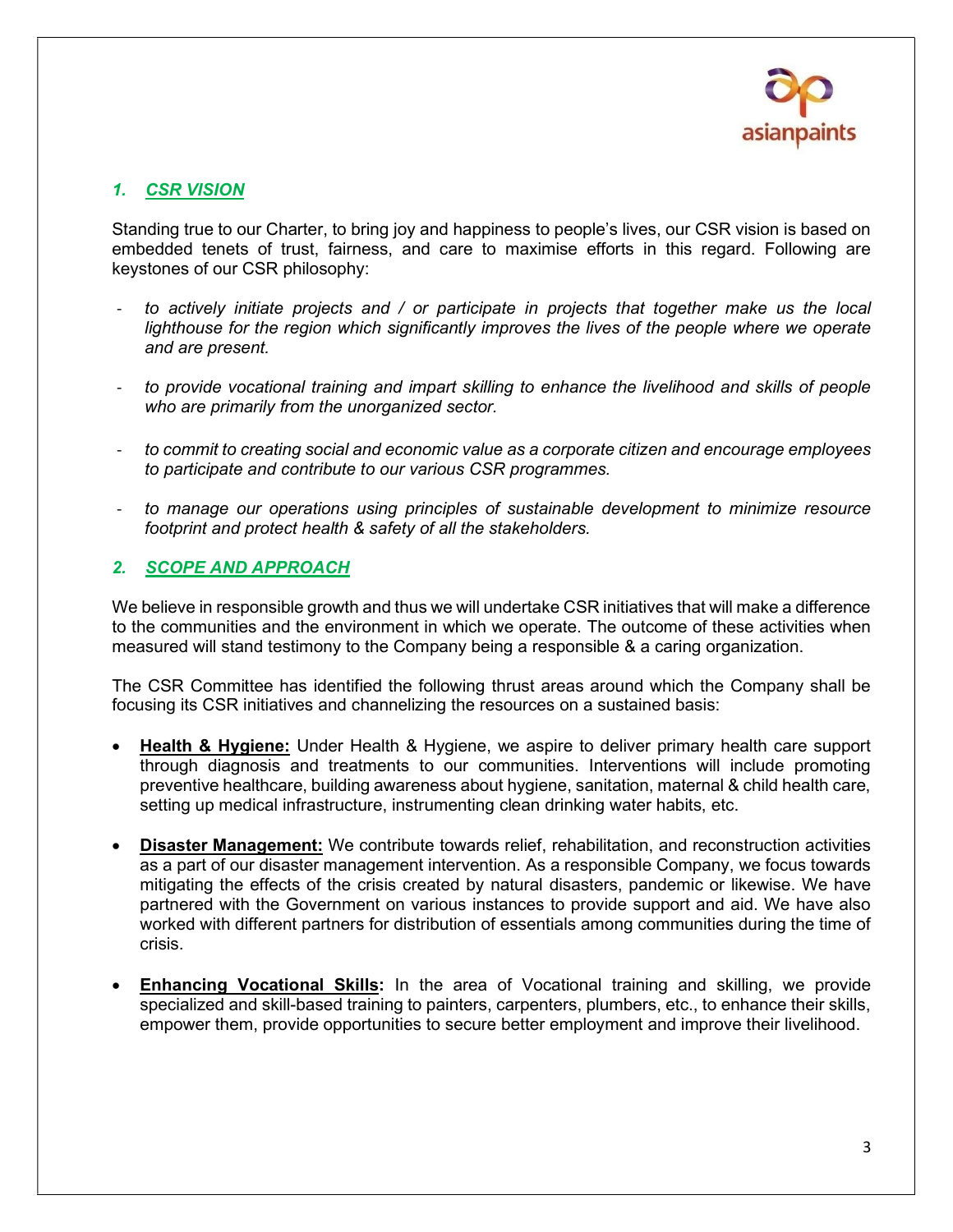

Water: Water being a valuable and scare resource that we share with our surrounding communities, we have identified water conservation and management as a key area of intervention. Our focus will be an integrated approach across (a) to (d) below:

(a) reducing overall specific water consumption;

(b) reuse/recycle wastewater back within the factories and communities in the vicinity of our manufacturing locations and other areas of operations;

c) rain Water harvesting in our factories and communities in the vicinity of our manufacturing locations and other areas of operations;

(d) watershed management and community outreach programs thus making more water available for the communities than what we consume every year.

The initiatives in this thrust area would, *inter alia*, include (i) creating capacities in conserving water through significant investments in partnership with relevant stakeholders, with the objective of water conservation, (ii) educating farmers in looking at various Government schemes with the objective of water management, (iii) undertaking water replenishment projects in the communities surrounding our factories. The approach would include providing support and infrastructure at each stage of water conservation, water preservation, water re-charge and waste-water treatment.

Vocational Skilling and Water conservation will continue to remain our key thrust areas of intervention.

The CSR areas highlighted in this policy shall be monitored and reviewed by the Management, CSR Committee, and the Board of Directors of the Company from time to time. All CSR Initiatives/projects/programs/activities will continue to fall under the purview of Schedule VII of the Companies Act, 2013 (the Act) and Sustainable Development Goals (SDG). The CSR Committee may include any other areas falling within the ambit of Schedule VII of the Act, and amendments thereto, from time to time.

The CSR initiatives as stated aforesaid will either be one-time initiative or ongoing initiatives of the Company and the latter is proposed to be implemented on a continuous basis subject to review and monitoring by the CSR Committee and Board.

The approach of the Company shall be based on the following principles:

- CSR initiatives to focus on the areas around where the Company has its presence and operations.
- CSR initiatives to create awareness amongst employees and ensure their involvement in volunteering. To develop substantial programs to promote active participation at all levels.
- Company will acquire/ obtain/ provide the expertise required to carry out the above activities and engage with any agencies and third parties of repute, if the need arises.
- Company will actively participate in the CSR initiatives through structured programs and projects and its involvement will be more towards participation on the ground rather than mere administering of the expenditure. The Company will have an internal structure to implement its CSR philosophy under supervision of the CSR Committee and Board.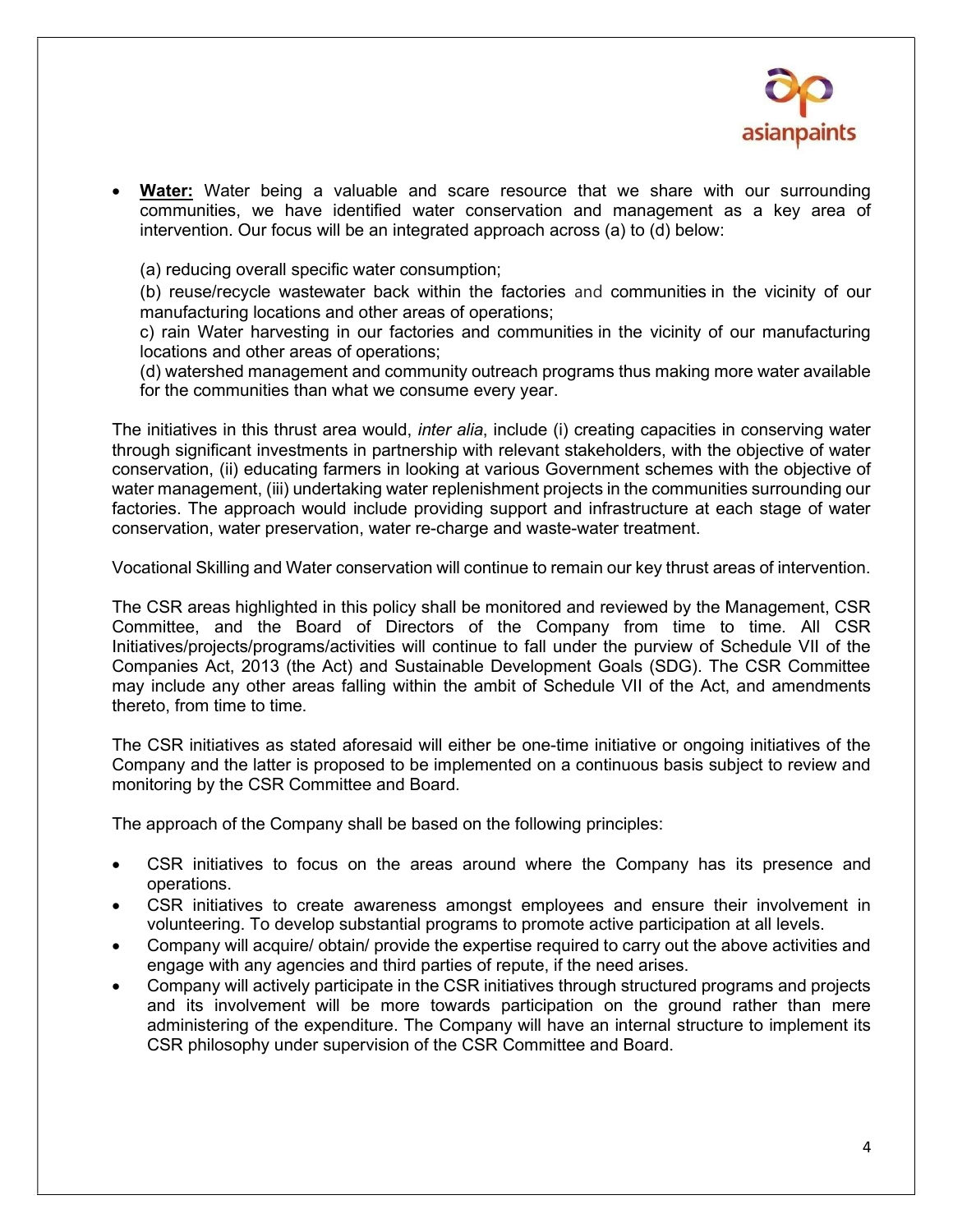

#### 3. IMPLEMENTATION

The CSR activities will be undertaken by the Company, either itself or jointly along with any other companies, and/or in collaboration with its stakeholders which, inter alia, include the Government, the village panchayats, NGOs, local communities and District Authorities. The Company may also join hands with external experts and implementation partners with an established track record in the area of our CSR initiatives.

#### 4. CSR COMMITTEE AND ITS ROLE

The CSR committee shall comprise of such number of members as prescribed under the provisions of the Act read with the Companies (Corporate Social Responsibility Policy) Rules, 2014 (CSR Rules) (including any statutory modification(s) and/or re – enactment(s) for the time being in force). The CSR committee formed as such shall work in co-ordination and in accordance with directions given by the Board of Directors.

#### Role of CSR Committee shall include inter-alia the following:

- **FILT** Formulate, review and recommend the CSR Policy to the Board for its approval;
- **Provide strategy and direction to enrich the CSR policy**
- **Monitor implementation and adherence to the CSR Policy;**
- Approve the budgets for the CSR Expenditure and recommend to the Board for its approval;
- Formulate and review the annual action plan for each financial year and recommend the same to the Board for its approval;
- Review and recommend to the Board, certain CSR projects/programmes as ongoing projects in accordance with the CSR Rules;
- **Review the impact assessment reports of CSR projects undertaken;**
- Review and recommend to the Board, the Annual Report on CSR formulated as per the requirements of the Act and disclosed as part of the Report of the Board of Directors; and
- Any other activity as may be decided by the Board from time to time.

The Constitution and the role of the CSR Committee shall be in accordance with Section 135 and other applicable provisions of the Act and the CSR Rules, including any modifications or amendments thereto. All the CSR activities recommended by the CSR Committee and approved by the Board shall be in compliance with Schedule VII of the Act and SDG principles.

#### 5. MONITORING/ REVIEW MECHANISM

#### Internal Monitoring

Structure: In-house structure for roll-out and implementation of the CSR activities will be in place. The CSR activities shall be centrally monitored by the Management.

Review and Monitoring mechanism: The following Review Mechanism shall be followed for the CSR initiatives, which shall ensure a top-down review and delivery: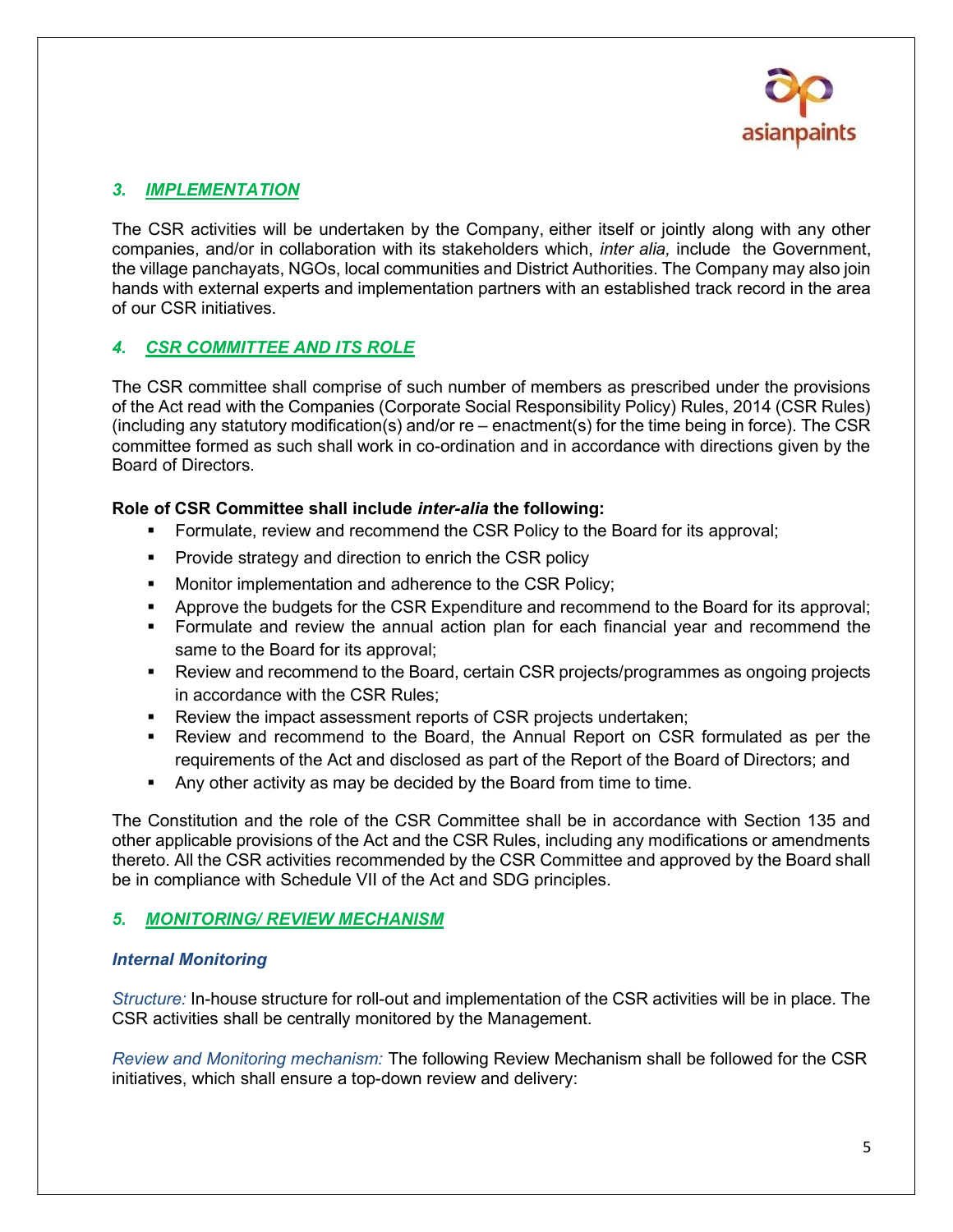

- The CSR team shall in consultation and through supervision of the CSR Committee submit monthly MIS on CSR activities to the CFO & Company Secretary and the members of the CSR and Colour Academy Functions.
- The CSR Committee shall periodically review and monitor the CSR expenditure vis-à-vis Annual Action Plan. Additionally, the CSR team will obtain feedback from the beneficiaries about the programs and shall share the same with the CSR Committee as a part of the progress reports from time to time.
- The Board shall on a periodic basis monitor the implementation of the ongoing projects with reference to the approved timelines and year-wise allocation.
- The head of relevant line function shall certify to the CFO the utilisation of funds disbursed for CSR projects for each financial year.
- Regular audits of the amount spent on CSR initiatives shall be carried on by the Internal Audit Function of the Company and report/observations shall be forwarded to hierarchy for their review.

The CSR Committee shall be responsible for overseeing the planning, coordination, and implementation of CSR activities, and compliance of the same shall be reported to stakeholders through the Company's Annual Report on CSR.

#### External Monitoring

- Operational/ progress reports on periodical basis from the partners, depending on the size and scale of the project.
- Periodic field visits by the Company representatives.
- Impact assessment reports of the CSR projects To ensure steady progress and proper utilization of CSR amount against the goals and objectives of the project. The following monitoring mechanism may be adopted depending upon the size of contribution and the implementing partner shall:
	- $\triangleright$  obtain Utilization Certificates (UCs) from all the implementing partners by the end of the financial year - The UCs in certain cases will be required to be certified by chartered accountant in practice, if contribution crosses prescribed threshold.
	- $\triangleright$  Conduct third-party independent audits, as and when required.

#### 6. AMENDMENTS TO THE POLICY

The Company is committed to continuously reviewing and updating its policies and procedures. Therefore, this policy is subject to modification. This Policy and every subsequent modification, alteration or amendment made thereto, shall be promptly disclosed on the Company's website and in applicable regulatory filings pursuant to applicable laws and regulations.